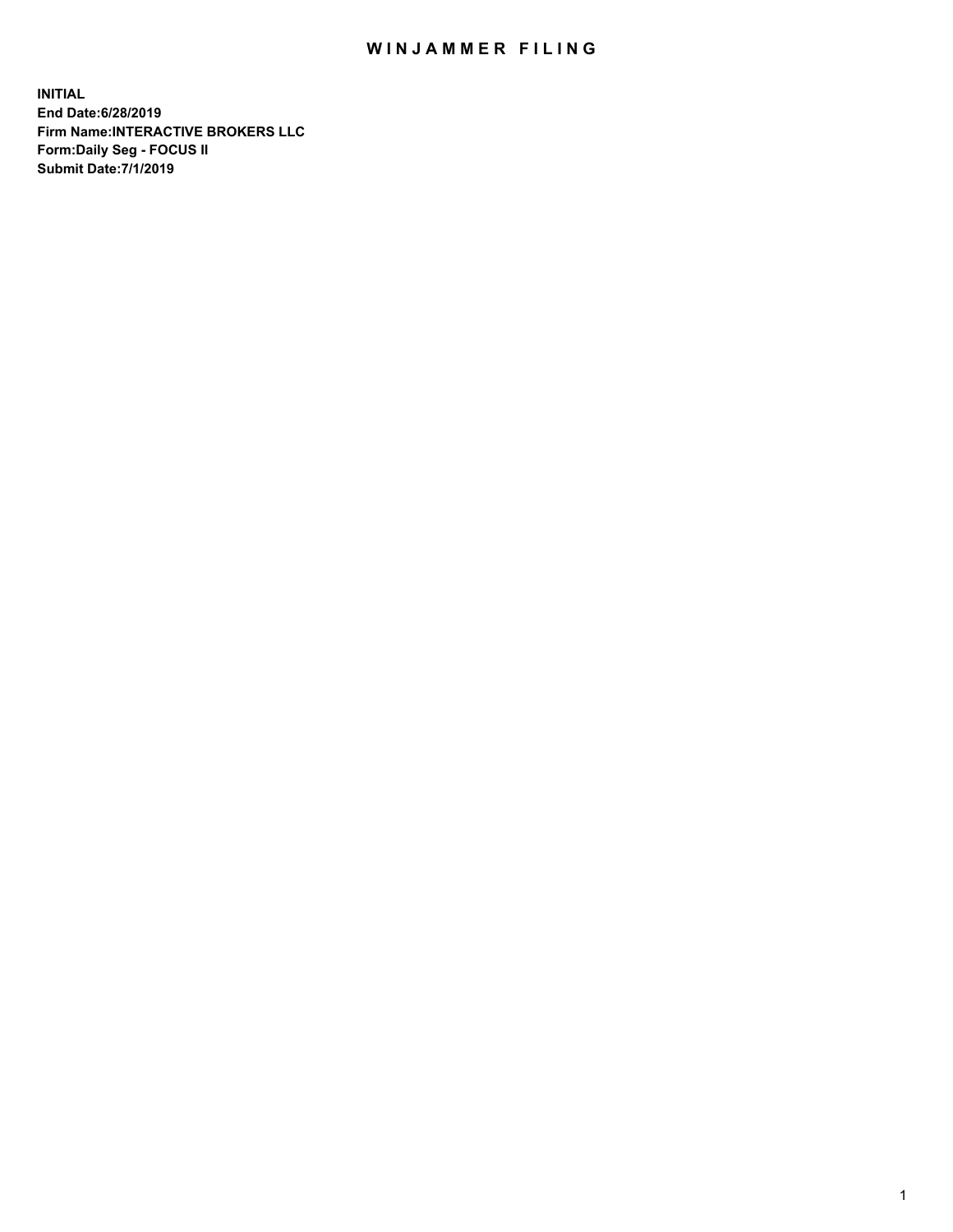**INITIAL End Date:6/28/2019 Firm Name:INTERACTIVE BROKERS LLC Form:Daily Seg - FOCUS II Submit Date:7/1/2019 Daily Segregation - Cover Page**

| Name of Company                                                                                                                                                                                                                                                                                                                | <b>INTERACTIVE BROKERS LLC</b>                                                                  |
|--------------------------------------------------------------------------------------------------------------------------------------------------------------------------------------------------------------------------------------------------------------------------------------------------------------------------------|-------------------------------------------------------------------------------------------------|
| <b>Contact Name</b>                                                                                                                                                                                                                                                                                                            | <b>James Menicucci</b>                                                                          |
| <b>Contact Phone Number</b>                                                                                                                                                                                                                                                                                                    | 203-618-8085                                                                                    |
| <b>Contact Email Address</b>                                                                                                                                                                                                                                                                                                   | jmenicucci@interactivebrokers.c<br>om                                                           |
| FCM's Customer Segregated Funds Residual Interest Target (choose one):<br>a. Minimum dollar amount: ; or<br>b. Minimum percentage of customer segregated funds required:% ; or<br>c. Dollar amount range between: and; or<br>d. Percentage range of customer segregated funds required between:% and%.                         | $\overline{\mathbf{0}}$<br>$\overline{\mathbf{0}}$<br>155,000,000 245,000,000<br>0 <sub>0</sub> |
| FCM's Customer Secured Amount Funds Residual Interest Target (choose one):<br>a. Minimum dollar amount: ; or<br>b. Minimum percentage of customer secured funds required:%; or<br>c. Dollar amount range between: and; or<br>d. Percentage range of customer secured funds required between:% and%.                            | $\frac{0}{0}$<br>80,000,000 120,000,000<br>0 <sub>0</sub>                                       |
| FCM's Cleared Swaps Customer Collateral Residual Interest Target (choose one):<br>a. Minimum dollar amount: ; or<br>b. Minimum percentage of cleared swaps customer collateral required:% ; or<br>c. Dollar amount range between: and; or<br>d. Percentage range of cleared swaps customer collateral required between:% and%. | $\frac{0}{0}$<br>0 <sub>0</sub><br>0 <sub>0</sub>                                               |

Attach supporting documents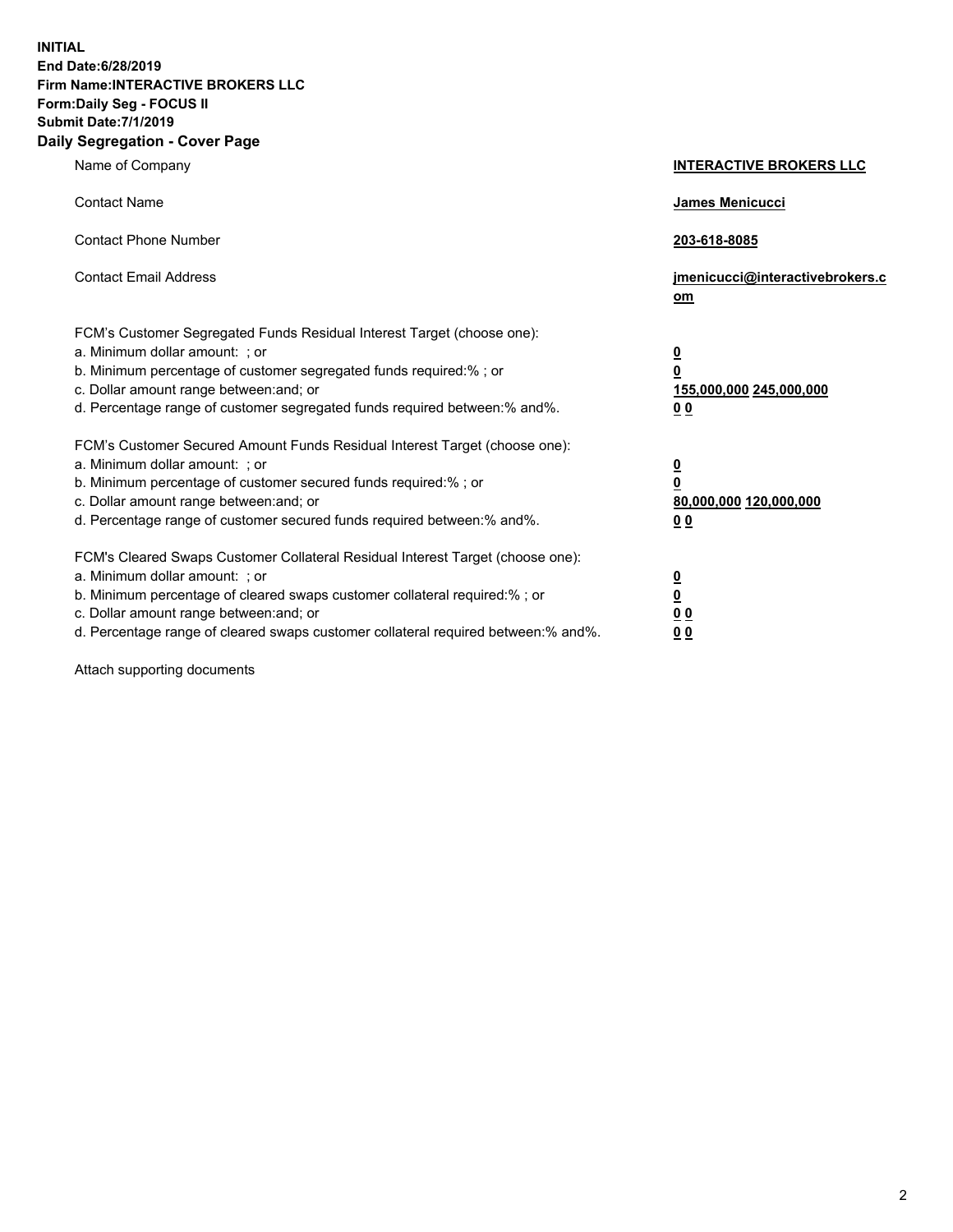**INITIAL End Date:6/28/2019 Firm Name:INTERACTIVE BROKERS LLC Form:Daily Seg - FOCUS II Submit Date:7/1/2019 Daily Segregation - Secured Amounts**

|     | 2011, Ocgi ogation - Oceaned Anioanita                                                                     |                                        |
|-----|------------------------------------------------------------------------------------------------------------|----------------------------------------|
|     | Foreign Futures and Foreign Options Secured Amounts                                                        |                                        |
|     | Amount required to be set aside pursuant to law, rule or regulation of a foreign                           | $0$ [7305]                             |
|     | government or a rule of a self-regulatory organization authorized thereunder                               |                                        |
| 1.  | Net ledger balance - Foreign Futures and Foreign Option Trading - All Customers                            |                                        |
|     | A. Cash                                                                                                    | 475,136,317 [7315]                     |
|     | B. Securities (at market)                                                                                  | $0$ [7317]                             |
| 2.  | Net unrealized profit (loss) in open futures contracts traded on a foreign board of trade                  | 12,976,521 [7325]                      |
| 3.  | Exchange traded options                                                                                    |                                        |
|     | a. Market value of open option contracts purchased on a foreign board of trade                             | 64,736 [7335]                          |
|     | b. Market value of open contracts granted (sold) on a foreign board of trade                               | $-30,637$ [7337]                       |
| 4.  | Net equity (deficit) (add lines 1. 2. and 3.)                                                              | 488,146,937 [7345]                     |
| 5.  | Account liquidating to a deficit and account with a debit balances - gross amount                          | 17,166 [7351]                          |
|     | Less: amount offset by customer owned securities                                                           | 0 [7352] 17,166 [7354]                 |
| 6.  | Amount required to be set aside as the secured amount - Net Liquidating Equity                             | 488, 164, 103 [7355]                   |
|     | Method (add lines 4 and 5)                                                                                 |                                        |
| 7.  | Greater of amount required to be set aside pursuant to foreign jurisdiction (above) or line                | 488, 164, 103 [7360]                   |
|     | 6.                                                                                                         |                                        |
|     | FUNDS DEPOSITED IN SEPARATE REGULATION 30.7 ACCOUNTS                                                       |                                        |
| 1.  | Cash in banks                                                                                              |                                        |
|     | A. Banks located in the United States                                                                      | 111,845,546 [7500]                     |
|     | B. Other banks qualified under Regulation 30.7                                                             | 0 [7520] 111,845,546 [7530]            |
| 2.  | Securities                                                                                                 |                                        |
|     | A. In safekeeping with banks located in the United States                                                  | 413,734,208 [7540]                     |
|     | B. In safekeeping with other banks qualified under Regulation 30.7                                         | 0 [7560] 413,734,208 [7570]            |
| 3.  | Equities with registered futures commission merchants                                                      |                                        |
|     | A. Cash                                                                                                    | $0$ [7580]                             |
|     | <b>B.</b> Securities                                                                                       | $0$ [7590]                             |
|     | C. Unrealized gain (loss) on open futures contracts                                                        | $0$ [7600]                             |
|     | D. Value of long option contracts                                                                          | $0$ [7610]                             |
|     | E. Value of short option contracts                                                                         | 0 [7615] 0 [7620]                      |
| 4.  | Amounts held by clearing organizations of foreign boards of trade                                          |                                        |
|     | A. Cash                                                                                                    | $0$ [7640]                             |
|     | <b>B.</b> Securities                                                                                       | $0$ [7650]                             |
|     | C. Amount due to (from) clearing organization - daily variation                                            | $0$ [7660]                             |
|     | D. Value of long option contracts                                                                          | $0$ [7670]                             |
|     | E. Value of short option contracts                                                                         | 0 [7675] 0 [7680]                      |
| 5.  | Amounts held by members of foreign boards of trade                                                         |                                        |
|     | A. Cash                                                                                                    | 74,177,221 [7700]                      |
|     | <b>B.</b> Securities                                                                                       | $0$ [7710]                             |
|     | C. Unrealized gain (loss) on open futures contracts                                                        | 9,601,242 [7720]                       |
|     | D. Value of long option contracts                                                                          | 64,736 [7730]                          |
|     | E. Value of short option contracts                                                                         | -30,637 [7735] 83,812,562 [7740]       |
| 6.  | Amounts with other depositories designated by a foreign board of trade                                     | 0 [7760]                               |
| 7.  | Segregated funds on hand                                                                                   | $0$ [7765]                             |
| 8.  | Total funds in separate section 30.7 accounts                                                              | 609,392,316 [7770]                     |
| 9.  | Excess (deficiency) Set Aside for Secured Amount (subtract line 7 Secured Statement<br>Page 1 from Line 8) | 121,228,213 [7380]                     |
| 10. | Management Target Amount for Excess funds in separate section 30.7 accounts                                |                                        |
| 11. | Excess (deficiency) funds in separate 30.7 accounts over (under) Management Target                         | 80,000,000 [7780]<br>41,228,213 [7785] |
|     |                                                                                                            |                                        |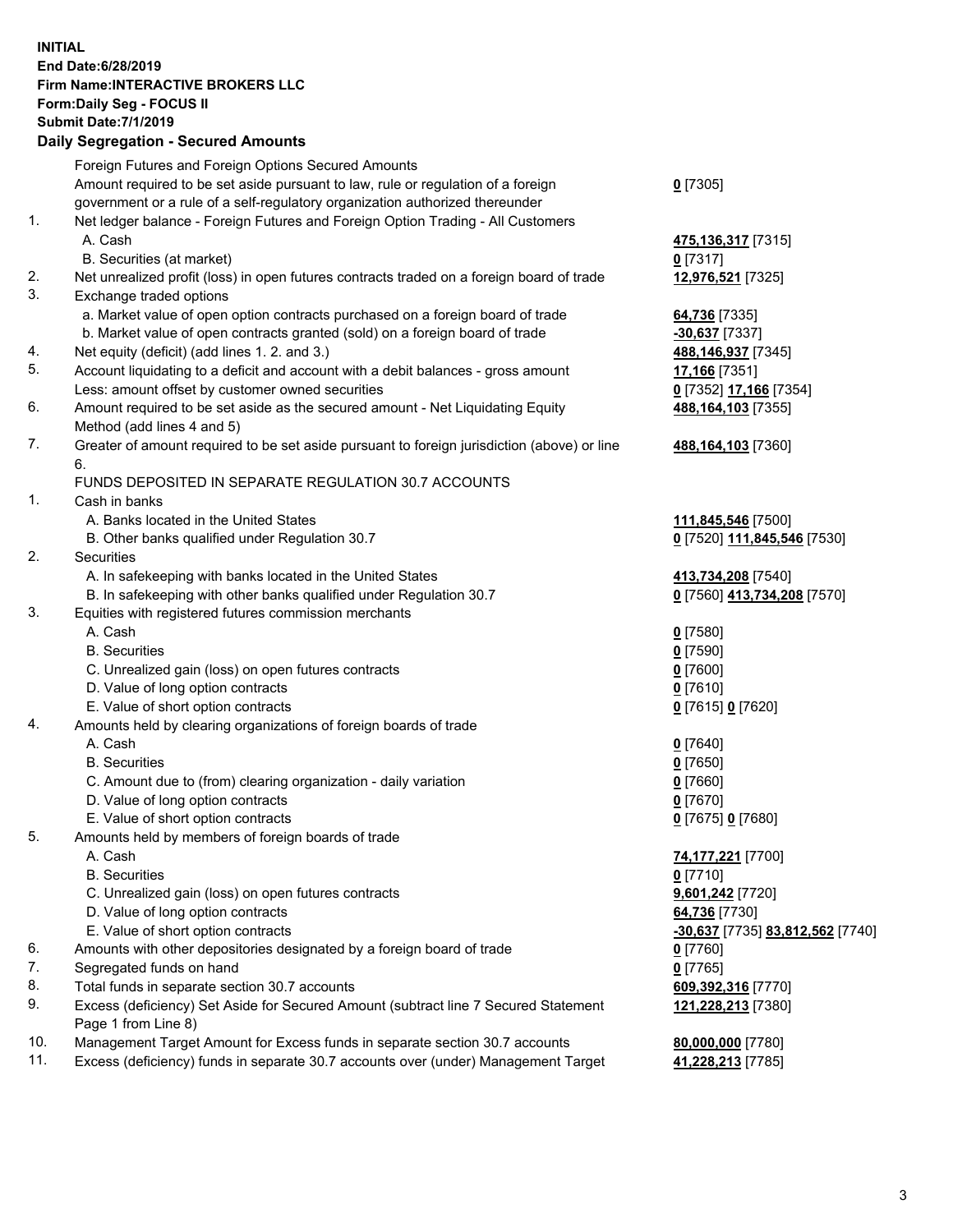**INITIAL End Date:6/28/2019 Firm Name:INTERACTIVE BROKERS LLC Form:Daily Seg - FOCUS II Submit Date:7/1/2019 Daily Segregation - Segregation Statement** SEGREGATION REQUIREMENTS(Section 4d(2) of the CEAct) 1. Net ledger balance A. Cash **3,956,687,639** [7010] B. Securities (at market) **0** [7020] 2. Net unrealized profit (loss) in open futures contracts traded on a contract market **22,304,046** [7030] 3. Exchange traded options A. Add market value of open option contracts purchased on a contract market **192,652,942** [7032] B. Deduct market value of open option contracts granted (sold) on a contract market **-234,595,857** [7033] 4. Net equity (deficit) (add lines 1, 2 and 3) **3,937,048,770** [7040] 5. Accounts liquidating to a deficit and accounts with debit balances - gross amount **1,213,941** [7045] Less: amount offset by customer securities **0** [7047] **1,213,941** [7050] 6. Amount required to be segregated (add lines 4 and 5) **3,938,262,711** [7060] FUNDS IN SEGREGATED ACCOUNTS 7. Deposited in segregated funds bank accounts A. Cash **857,936,063** [7070] B. Securities representing investments of customers' funds (at market) **2,061,174,755** [7080] C. Securities held for particular customers or option customers in lieu of cash (at market) **0** [7090] 8. Margins on deposit with derivatives clearing organizations of contract markets A. Cash **6,390,215** [7100] B. Securities representing investments of customers' funds (at market) **1,278,454,391** [7110] C. Securities held for particular customers or option customers in lieu of cash (at market) **0** [7120] 9. Net settlement from (to) derivatives clearing organizations of contract markets **-19,387,348** [7130] 10. Exchange traded options A. Value of open long option contracts **192,370,280** [7132] B. Value of open short option contracts **-234,574,997** [7133] 11. Net equities with other FCMs A. Net liquidating equity **0** [7140] B. Securities representing investments of customers' funds (at market) **0** [7160] C. Securities held for particular customers or option customers in lieu of cash (at market) **0** [7170] 12. Segregated funds on hand **0** [7150] 13. Total amount in segregation (add lines 7 through 12) **4,142,363,359** [7180] 14. Excess (deficiency) funds in segregation (subtract line 6 from line 13) **204,100,648** [7190] 15. Management Target Amount for Excess funds in segregation **155,000,000** [7194]

16. Excess (deficiency) funds in segregation over (under) Management Target Amount Excess

**49,100,648** [7198]